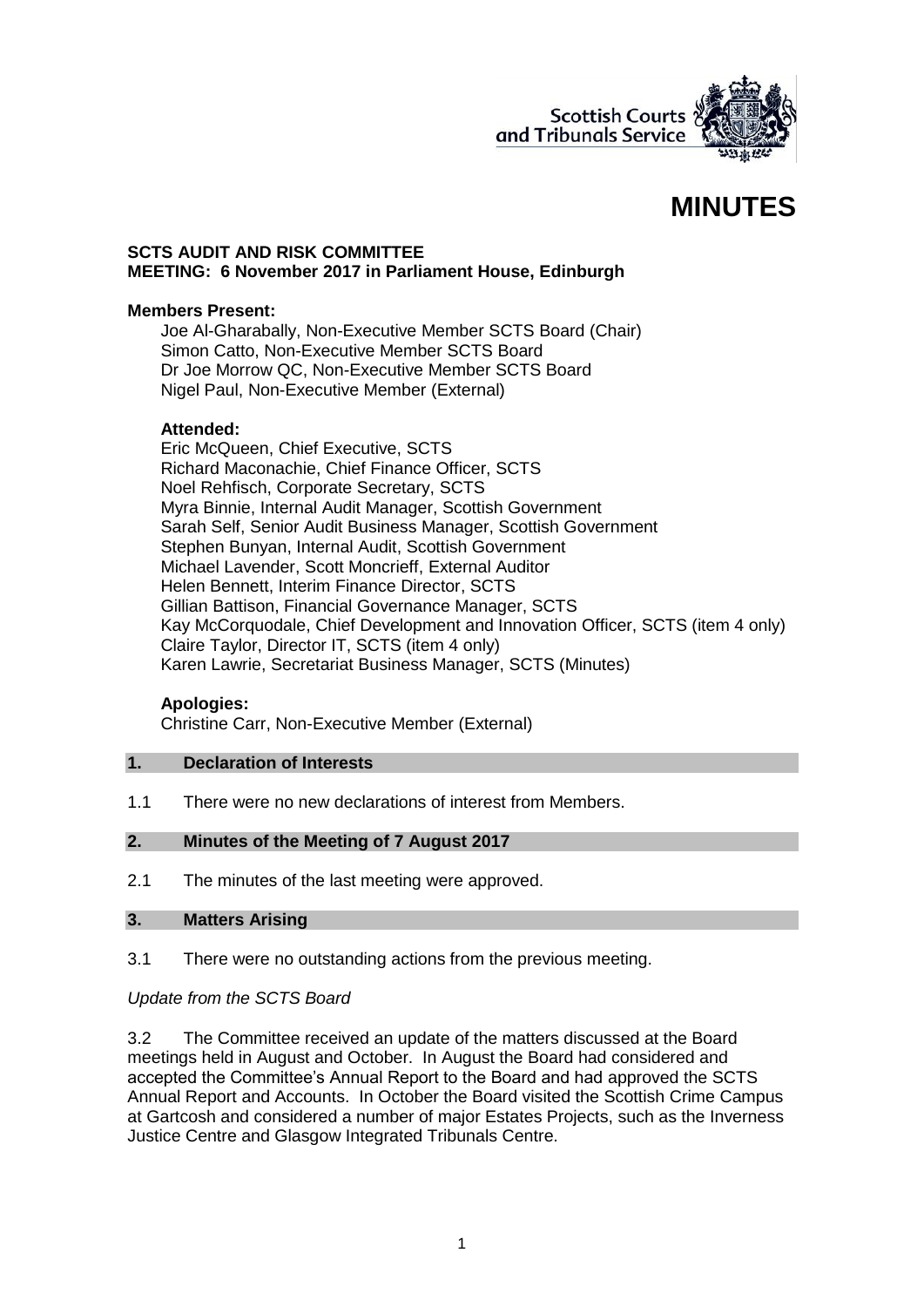# **4. ICMS Assurance (SCTS/ARC/Nov17/44)**

4.1 The Committee were appraised of the status of the various project assurance activities in place relating to the Integrated Case Management System.

4.2 The feedback provided by members at the last meeting in relation to the Technical Assurance Review had been incorporated into the delivery schedule, with the actions re-prioritised accordingly. A further independent Technical Assurance Review would be scheduled in early 2018. A scoping exercise was currently underway to agree the format and content of the review. It was agreed that the initial findings from the review should be shared at the next meeting if available. Committee members also requested a progress report on preparations and readiness for the roll-out of the first stage of the Civil Online portal at the next meeting.

4.3 Members welcomed the rigorous approach taken to planning and testing as set out in the Technical Assurance Action Plan, and requested that an overview of the test process and the issues it had identified be provided at the next meeting.

## **Action. The Executive to provide a progress report on preparations for the roll out of the Civil Online portal, including an overview of the issues identified through the testing process, at the next meeting.**

4.4 The Executive confirmed that the updated ICMS Business Case was in near final form. Members would be offered the opportunity to comment on it ahead of the next meeting.

# **5. Internal Audit Update (SCTS/ARC/Nov17/45)**

# *Progress Report 2017-18*

5.1 A report on the progress on the 2017-18 Audit Plan was presented by Internal Audit. Two of the five planned audits had been completed with two underway. Good progress had been made with the follow-up audits as three of the four planned had been carried out. Members were pleased to note that Internal Audit remained on track to fully complete the 2017-18 Programme.

5.2 Internal Audit highlighted a number of outstanding actions in relation to their reviews of Data Handling and the Finance Transformation programme, and noted that discussions on the priority of outstanding actions were ongoing.

## *Information Security Management – Follow up Audit Findings*

5.3 Noting the earlier than usual timing for this follow up, Internal Audit updated the Committee on the Information Security Review. The Executive acknowledged that a number of actions had yet to be completed however the actions had been prioritised with realistic completion dates identified for each.

## **6. Assurance Framework and Best Value Tracker (SCTS/ARC/Nov17/46)**

6.1 The Committee considered the Assurance and Best Value Tracker which provided an overview of the assurance sources in place across the organisation in relation to key functions, services and best value themes. An updated version of the tracker was presented to the Committee each year as part of its annual work programme. Members welcomed the document and were content with the level of detail provided.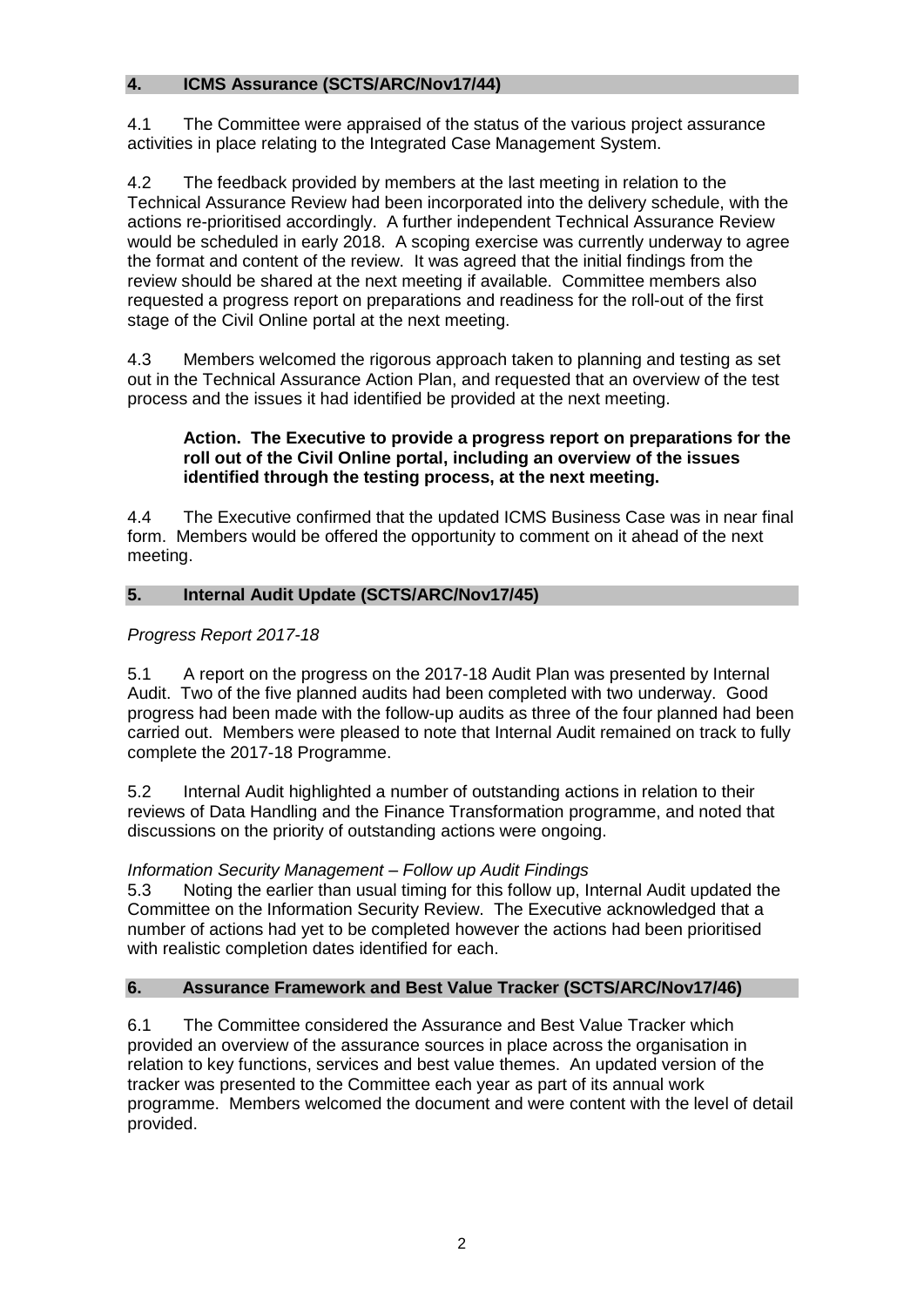#### **7. Review of Core Work Plan and Deep Dive Sessions for 2018-19 (SCTS/ARC/Nov17/47)**

7.1 The Core Work Plan and proposed Deep Dive Sessions for 2018-19 were reviewed. It was agreed that members would consider the proposed deep dive sessions for 2018 and the optimal timing for each. The Chair would collate responses from Members and inform Secretariat to allow the Core Work Plan 2018-19 to be finalised.

## **Action: Members to inform the Chair of their preferences for the Deep Dive Sessions in 2018, with the Chair informing Secretariat of the final selection by Friday 10 November.**

7.2 It was agreed that the Peer Audit Review would be submitted to the Committee for consideration bi-annually at the August and January meetings in 2018-19.

# **8. Action Tracker – Risks, Impacts and Resources (SCTS/ARC/Nov17/48)**

8.1 Following the last meeting, the Executive had considered the outstanding actions on the SCTS Audit Action Tracker. The tracker had been updated to take account of the key risks, impacts and resources required to respond to the actions. Members reviewed the SCTS Audit Action Tracker and were content with the detail provided against the actions recorded on tracker. A number of detailed points were raised in relation to the prioritisation, rating levels and format of the tracker. It was agreed that the Chair and the Executive would meet to discuss the format and presentation of actions recorded on the Action Tracker, in order to ensure that it allowed the Committee to review follow-up activity in the most effective way

## **Action: The Chair and the Executive to meet to discuss recording and reporting of audit actions on the SCTS Audit Action Tracker.**

# **9. Corporate Risk Register (SCTS/ARC/Nov17/49)**

9.1 The Committee considered the current version of the Corporate Risk Register. Members agreed they were content with the proposed consolidation of risks contained in the register and agreed that it should be re-worked into the consolidated format, ahead of the annual joint Board and Audit and Risk Committee workshop on corporate risk, due to be held in February.

## **10. Any Other Business**

10.1 None.

# **11. Papers for Scrutiny/Exception Reporting Only**

- 11.1 The following papers had been circulated for scrutiny:
	- Statement of Assurance Update
	- Data Incidents Report
	- Fraud, Theft and Losses Report
	- ICT Risk Register
	- Peer Audit Review
	- Core Work Plan
	- Internal Audit Report: Justice of the Peace
	- Internal Audit Report: Performance Management
	- Internal Audit Report: Strategic Review Follow-up
	- Internal Audit Report: Quarterly Bulletin